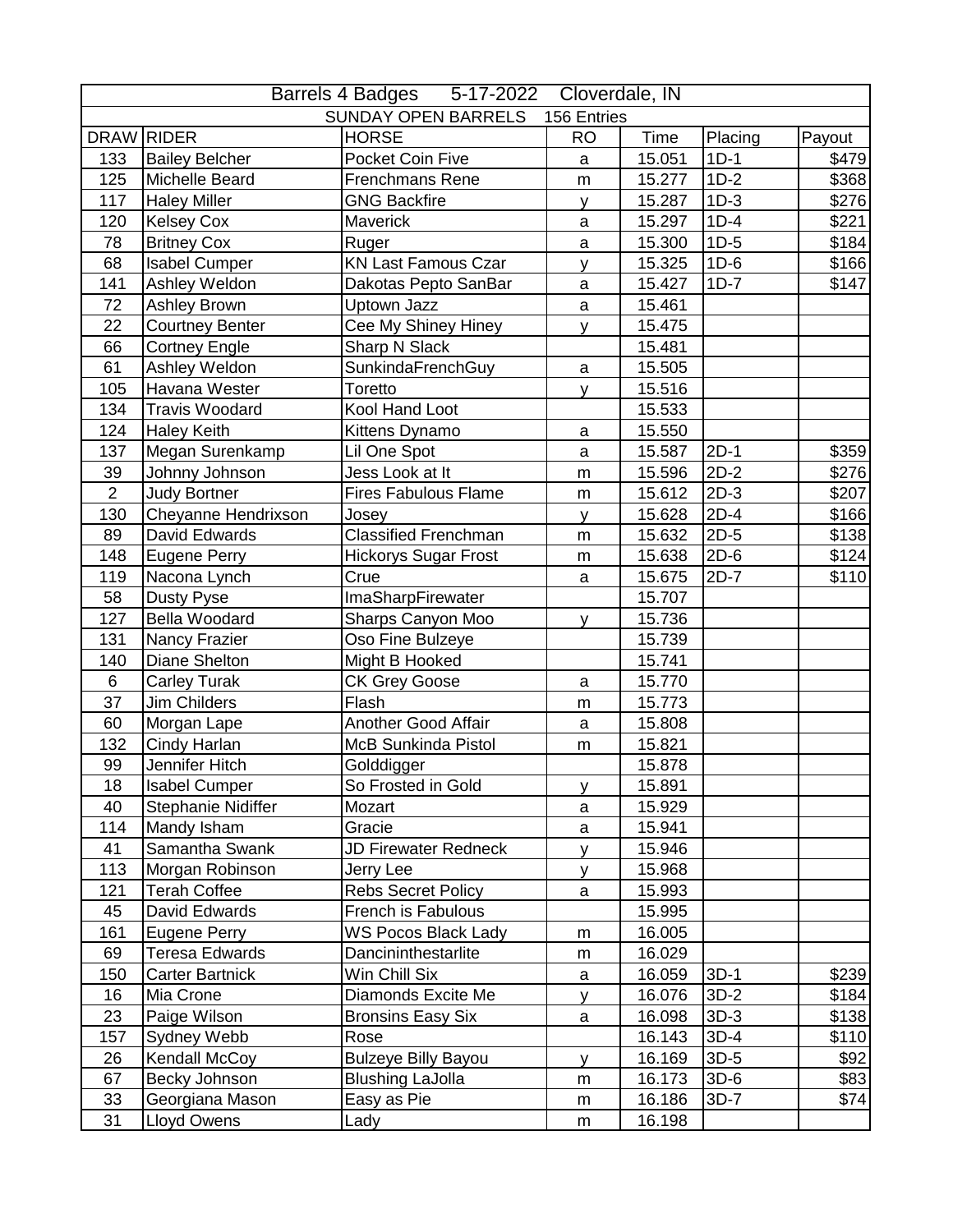| 123 | Leslie Sloan                      | Phyllis                                             | a            | 16.198 |        |       |
|-----|-----------------------------------|-----------------------------------------------------|--------------|--------|--------|-------|
| 12  | <b>Bailee Johnson</b>             | Taxi                                                | a            | 16.246 |        |       |
| 19  | <b>Madison Duncan</b>             |                                                     |              | 16.249 |        |       |
| 35  |                                   | Nicks Jacked Up Money<br><b>Seductive Firewater</b> | $\mathsf{v}$ | 16.273 |        |       |
|     | Mia McCoy<br>Makenzie Henshilwood | Gambler                                             | y            |        |        |       |
| 15  |                                   |                                                     | a            | 16.297 |        |       |
| 74  | <b>Lillian Pfohl</b>              | Peppy Yello Rose                                    | a            | 16.309 |        |       |
| 5   | <b>Stephanie Plantz</b>           | Huey                                                |              | 16.314 |        |       |
| 118 | <b>Mary Margaret Countess</b>     | Harper                                              | y            | 16.339 |        |       |
| 8   | Melonie Kopp                      | Checkers                                            | $\mathsf{V}$ | 16.340 |        |       |
| 75  | Ella Beard                        | <b>Breakin All Rules</b>                            | <b>V</b>     | 16.411 |        |       |
| 106 | <b>Sydney Staley</b>              | Chatter                                             | y            | 16.436 |        |       |
| 34  | Alysia Elmore                     | Gracie                                              | $\mathbf{a}$ | 16.458 |        |       |
| 95  | Jennifer Burns                    | TheLastRebelFlagStanding                            | $\mathsf{a}$ | 16.468 |        |       |
| 100 | <b>Lauren Flotow</b>              | Mr Poco Blackburn                                   | a            | 16.469 |        |       |
| 104 | <b>Bailey Belcher</b>             | Hot Red                                             | a            | 16.469 |        |       |
| 32  | Deb Smeltzer                      | JK Oakies Smart Cat                                 | m            | 16.472 |        |       |
| 110 | <b>Terry Heightchew</b>           | <b>TC Rare Bar</b>                                  | m            | 16.474 |        |       |
| 107 | Alyssa Query                      | Romeo                                               | V            | 16.490 |        |       |
| 129 | Alexa Blackwell                   | Tough as Diamonds                                   | $\mathsf{V}$ | 16.516 |        |       |
| 55  | Jen DeMatteo                      | JS Freckle Flash Bailey                             | m            | 16.538 |        |       |
| 96  | <b>Billy Hatzman</b>              | Bayonce                                             | a            | 16.561 |        |       |
| 83  | Olivia Freije                     | PT Cashnfirewater                                   |              | 16.619 |        |       |
| 54  | Samantha Bortner                  | <b>Unos Firewater</b>                               | $\mathsf{a}$ | 16.621 |        |       |
| 109 | Emilee Heath                      | Watch Zippy Dash                                    | v            | 16.650 |        |       |
| 21  | <b>Billy Hatzman</b>              | <b>Bert</b>                                         | a            | 16.689 |        |       |
| 84  | <b>Billy Hatzman</b>              | Cash Money                                          |              | 16.695 |        |       |
| 36  | <b>Bronson Barth</b>              | <b>Brooks Chick Magnet</b>                          | m            | 16.721 |        |       |
| 190 | <b>Carter Bartnick</b>            | Famous Bubble Gum                                   | a            | 16.729 |        |       |
| 53  | Erin McKee                        | Plumber Joe                                         | m            | 16.757 |        |       |
| 87  | Susan Hubbard                     | Missy                                               | m            | 16.793 |        |       |
| 151 | <b>Terry Heightchew</b>           | Indy                                                |              | 16.793 |        |       |
| 46  | <b>Stacey Barnett</b>             | Doss Tequila Bar                                    | m            | 16.857 |        |       |
| 52  | John Carter                       | JR                                                  | m            | 16.902 |        |       |
| 27  | <b>Ginger Marek</b>               | <b>Bye Jessie</b>                                   | V            | 16.924 |        |       |
| 13  | Havana Wester                     | Blew Out a Flip Flop                                | <b>V</b>     | 16.945 |        |       |
| 77  | <b>Shelby Nusbaum</b>             | Moros Angel                                         | V            | 17.016 |        |       |
| 42  | Abi Sebree                        | Fran Frost                                          |              | 17.043 |        |       |
| 159 | <b>Baileigh Smith</b>             | Miss Tex Joy                                        | <b>V</b>     | 17.061 | $4D-1$ | \$120 |
| 24  | Michelle Loechte                  | Rona Dun It                                         | $\mathsf{a}$ | 17.078 | $4D-2$ | \$92  |
| 64  | <b>Miley Gilbreath</b>            | <b>JK Perky Streaker</b>                            | y            | 17.094 | $4D-3$ | \$69  |
| 17  | <b>Britt Burke</b>                | Mr Big                                              | a            | 17.108 | $4D-4$ | \$55  |
| 65  | Lyn Overholt                      | Too Quick to Catch                                  | ${\sf m}$    | 17.110 | $4D-5$ | \$46  |
| 48  | Jolene Ruwe                       | <b>TC Docs Smart Play</b>                           | m            | 17.119 | $4D-6$ | \$41  |
| 135 | Ally Barga                        | Digger                                              | $\mathsf{a}$ | 17.134 | 4D-7   | \$37  |
| 70  | Havana Wester                     | Modeus                                              | y            | 17.169 |        |       |
| 152 | Cheyanne Hendrixson               | Puddles                                             | y            | 17.186 |        |       |
| 90  | Debbie Owens                      | Chick-a-do                                          | ${\sf m}$    | 17.211 |        |       |
| 98  | <b>Brylee Miller</b>              | Cash                                                | У            | 17.217 |        |       |
|     | Jennifer Warner                   | Parker                                              | m            | 17.264 |        |       |
| 43  |                                   |                                                     |              |        |        |       |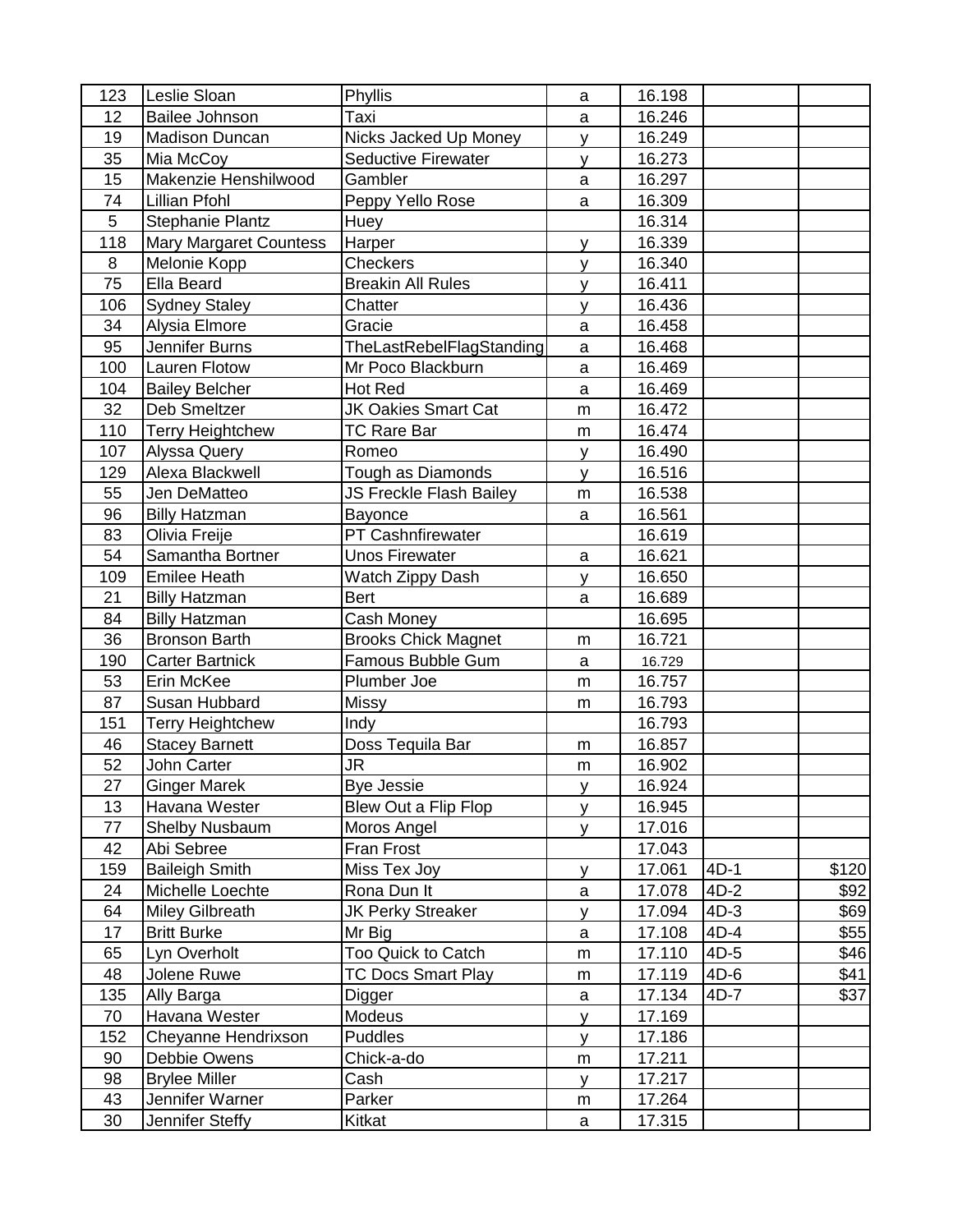| 56             | <b>Bailee Johnson</b>          | Shez a Slick Roar            | a         | 17.587 |  |
|----------------|--------------------------------|------------------------------|-----------|--------|--|
| 136            | Calli Kirkendoll               | <b>Dallas</b>                | a         | 17.618 |  |
| 144            | <b>Brooke Owen</b>             | Morac                        | a         | 17.623 |  |
| 79             | <b>Sydney Staley</b>           | Dealer                       | y         | 17.714 |  |
| 44             | Amy Holiday                    | A Dinky Fire                 | m         | 17.754 |  |
| 108            | Zack Evans                     | <b>Jack</b>                  | y         | 17.843 |  |
| 112            | <b>Brooke Rosenbarger</b>      | Dashin till Dawn             |           | 17.893 |  |
| 14             | <b>Brayden Daniels</b>         | TQ Eyes on the Money         | <b>y</b>  | 17.915 |  |
| 91             | Samantha Swank                 | <b>Bullys Special Perk</b>   | y         | 18.150 |  |
| $\overline{1}$ | Ashley Weldon                  | Shocker By Design            | a         | 18.175 |  |
| 73             | Kaydee Jo Reinholt             | Satch Nimble                 | У         | 18.564 |  |
| 145            | <b>Brittany Ruhe</b>           | WonBadGirl                   | a         | 18.747 |  |
| 80             | <b>Emilee Ivins</b>            | Make N A Splash              | <b>V</b>  | 18.864 |  |
| 9              | <b>Braxon Rogers</b>           | Spurr                        | y         | 18.908 |  |
| 103            | Susan Hubbard                  | Sassafras                    | m         | 18.945 |  |
| 38             | <b>Caitlin Burke</b>           | Star                         | V         | 19.297 |  |
| 10             | Kaycie Hodge                   | Lady Lynn Hancock SK         | a         | 20.368 |  |
| 3              | Chelsea Colwell                | Eat N Dollars                | a         | nt     |  |
| $\overline{4}$ | Samantha Swank                 | Creepin With a Gun           |           | nt     |  |
| $\overline{7}$ |                                | Bootsrmadeforwalkin          | y         | nt     |  |
| 11             | Amy Childers<br>Jennifer Andew | Rally                        | m         | nt     |  |
| 20             | Julie Sedam                    | <b>Sherwin Williams</b>      | m         | nt     |  |
| 25             | Jozee Rash                     |                              | m         |        |  |
| 28             |                                | Izzy                         | y         | nt     |  |
|                | Chelsea Cole                   | Too Tardy to Bug Me          | a         | nt     |  |
| 29             | Mark Melcher                   | Dudes Winning Legacy         | m         | nt     |  |
| 47             | Jimmie Sue Hatzman             | Anna                         |           | nt     |  |
| 49             | <b>Brayden Daniels</b>         | LM Casa Hollywood            | V         | nt     |  |
| 50             | Maci Donald                    | Annie                        | У         | nt     |  |
| 51             | <b>Courtney Benter</b>         | Cee Sparks Fly               | V         | nt     |  |
| 57             | Danielle Klockenga             | Sheza Smokin You             | a         | nt     |  |
| 59             | <b>Taylor Harlan</b>           | Stardust                     |           | nt     |  |
| 62             | <b>Bralynn Wilson</b>          | Shesa Fast Dash              | V         | nt     |  |
| 63             | Cathy Benskin                  | <b>RJT Live Fire</b>         |           | nt     |  |
| 81             | Krista Standeford              | Gunnin for Vegas             | a         | nt     |  |
| 82             | Deb Smeltzer                   | Sadie                        | m         | nt     |  |
| 85             | Cheyenne Acree                 | Rambo (Ramm-rod)             | a         | nt     |  |
| 86             | Lee Standeford                 | Dell It Like It Is           | m         | nt     |  |
| 88             | Celeste Wiegman                | <b>BJ</b>                    |           | nt     |  |
| 92             | <b>Bronson Barth</b>           | ChickAprilFoolMoon           | ${\sf m}$ | nt     |  |
| 93             | <b>Courtney Engle</b>          | Fetch the Firewater          |           | nt     |  |
| 94             | <b>Madison Anslinger</b>       | <b>Taken Tonic Beats</b>     | У         | nt     |  |
| 97             | <b>Ginger Marek</b>            | LL King of Hearts            | V         | nt     |  |
| 101            | Ashley Weldon                  | WW Gingerbreadman            | a         | nt     |  |
| 102            | Kimberlee Standeford           | <b>CDF Queensville King</b>  | a         | nt     |  |
| 111            | Cody Heightchew                | <b>Slick</b>                 |           | nt     |  |
| 115            | Olivia Demoret                 | Oliver                       |           | nt     |  |
| 126            | Angelica Phillips              | Three Bugs Gamble            | a         | nt     |  |
| 128            | Morgan Byer                    | Never Say Sorry              | a         | nt     |  |
| 138            | <b>Shelby Butcher</b>          | PFF Fire in the Sky          | a         | nt     |  |
| 139            | Mikeala Hook                   | Taste of Honey               | a         | nt     |  |
| 142            | Rhoda Carnahan                 | Frenchmans Honey B           | ${\sf m}$ | nt     |  |
| 143            | Jackie Finn                    | Free N Up For Cash           | m         | nt     |  |
| 146            | Darcy Megel                    | <b>Colonels First Corona</b> | y         | nt     |  |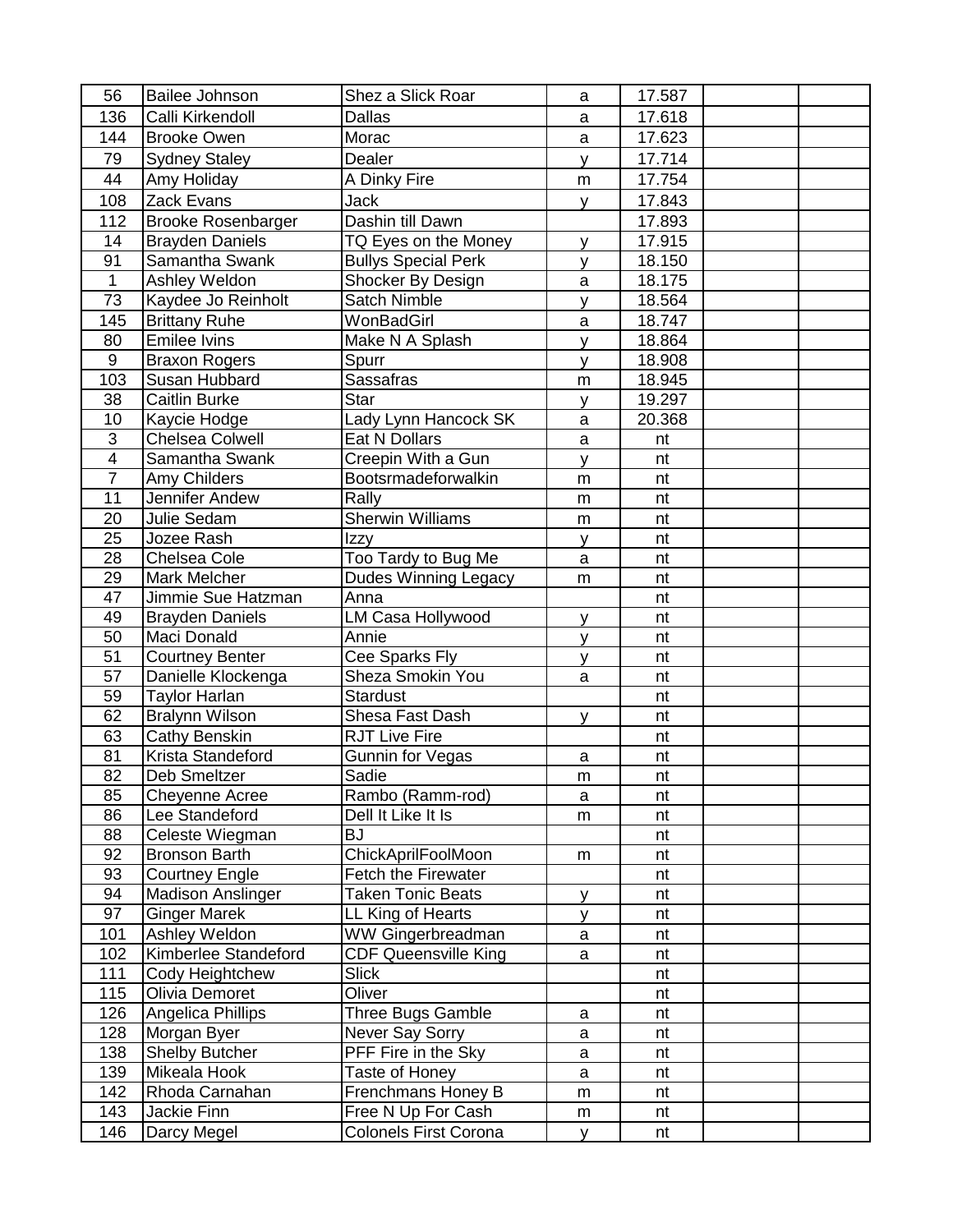| 149 | Randa Rector         | llggy                         |   | nt |  |
|-----|----------------------|-------------------------------|---|----|--|
| 153 | <b>Chloe Cruz</b>    | <b>Gentlemens Golden Luck</b> |   | nt |  |
| 155 | Colton Layton        | Indy Go Moon                  |   | nt |  |
| 156 | Kimberlee Standeford | <b>Six Loaded Mags</b>        | a | nt |  |
| 158 | <b>Chad Mack</b>     | Emma                          |   | nt |  |
| 160 | <b>Brooke Owen</b>   | Hold On Sharp                 | a | nt |  |
| 162 | Danielle Lee         | <b>Bullys Special Perk</b>    |   | nt |  |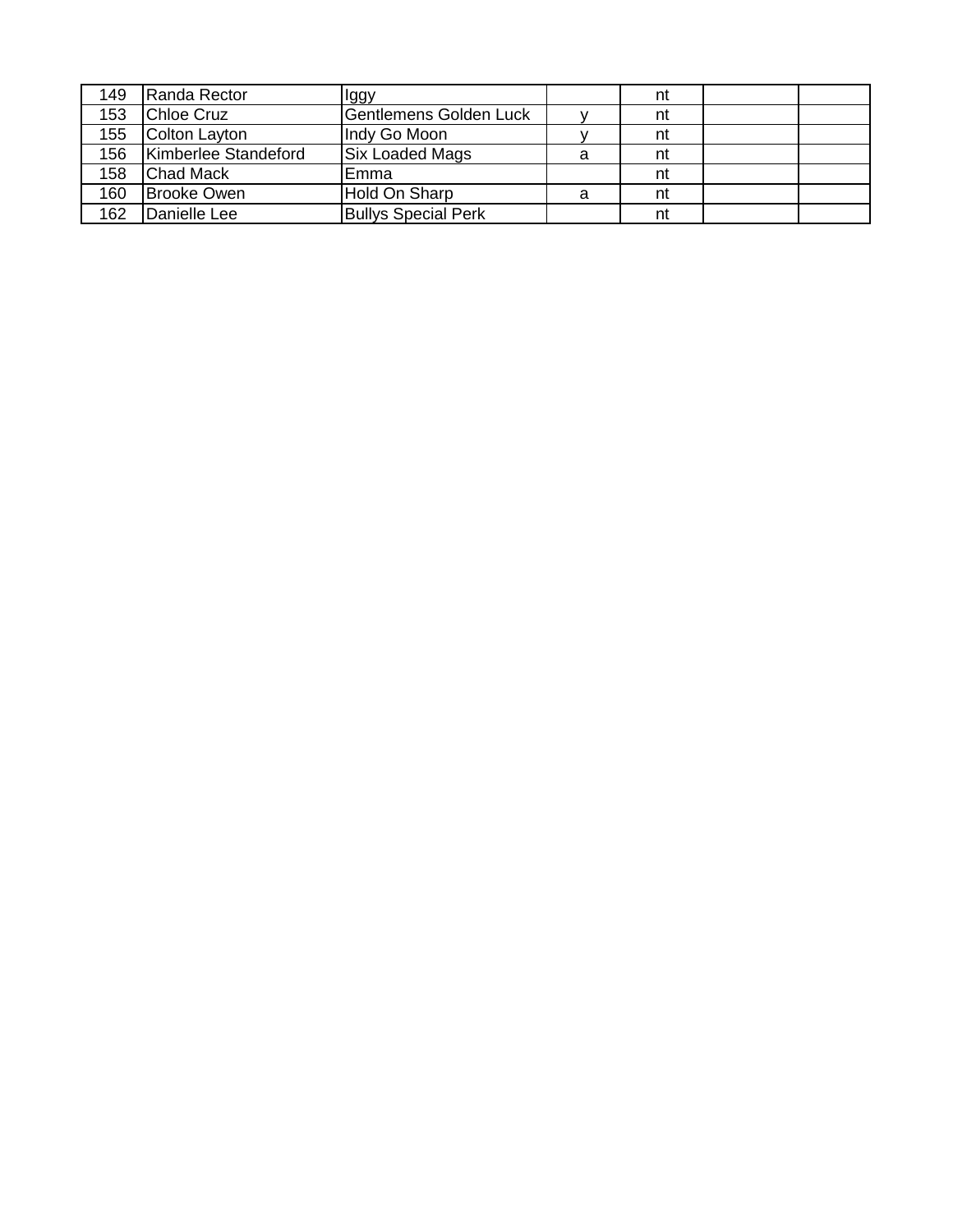| SUNDAY YOUTH<br>61 Entries |                               |                             |        |         |        |
|----------------------------|-------------------------------|-----------------------------|--------|---------|--------|
| <b>DRAW</b>                | <b>RIDER</b>                  | <b>HORSE</b>                | Time   | Placing | Payout |
| <b>RO</b>                  | <b>Haley Miller</b>           | <b>GNG Backfire</b>         | 15.287 | $1D-1$  | \$111  |
| <b>RO</b>                  | <b>Isabel Cumper</b>          | <b>KN Last Famous Czar</b>  | 15.325 | $1D-2$  | \$83   |
| <b>RO</b>                  | <b>Courtney Benter</b>        | Cee My Shiney Hiney         | 15.475 | $1D-3$  | \$56   |
| <b>RO</b>                  | Havana Wester                 | Toretto                     | 15.516 | $1D-4$  | \$28   |
| <b>RO</b>                  | Cheyanne Hendrixson           | Josey                       | 15.628 |         |        |
| 21                         | Colton Layton                 | <b>NC Trinity Can Fly</b>   | 15.668 |         |        |
| <b>RO</b>                  | <b>Bella Woodard</b>          | Sharps Canyon Moon          | 15.736 |         |        |
| <b>RO</b>                  | <b>Isabel Cumper</b>          | So Frosted in Gold          | 15.891 |         |        |
| <b>RO</b>                  | Samantha Swank                | <b>JD Firewater Redneck</b> | 15.946 |         |        |
| <b>RO</b>                  | Morgan Robinson               | Jerry Lee                   | 15.968 |         |        |
| <b>RO</b>                  | Mia Crone                     | Diamonds Excite Me          | 16.076 |         |        |
| <b>RO</b>                  | Kendall McCoy                 | <b>Bulzeye Billy Bayou</b>  | 16.167 |         |        |
| <b>RO</b>                  | <b>Madison Duncan</b>         | Nicks Jacked Up Money       | 16.249 |         |        |
| <b>RO</b>                  | Mia McCoy                     | <b>Seductive Firewater</b>  | 16.273 |         |        |
| <b>RO</b>                  | <b>Mary Margaret Countess</b> | Harper                      | 16.339 | $2D-1$  | \$67   |
| <b>RO</b>                  | Melonie Kopp                  | <b>Checkers</b>             | 16.340 | $2D-2$  | \$50   |
| <b>RO</b>                  | <b>Presley Clark</b>          | <b>Lucky Tobys Mistake</b>  | 16.360 | $2D-3$  | \$33   |
| 22                         | <b>Caitlin Burke</b>          | <b>Sherwin Williams</b>     | 16.381 | $2D-4$  | \$17   |
| <b>RO</b>                  | <b>Ella Beard</b>             | <b>Breakin All Rules</b>    | 16.411 |         |        |
| <b>RO</b>                  | <b>Sydney Staley</b>          | Chatter                     | 16.436 |         |        |
| <b>RO</b>                  | Alyssa Query                  | Romeo                       | 16.490 |         |        |
| <b>RO</b>                  | Alexa Blackwell               | Tough as Diamonds           | 16.516 |         |        |
| 11                         | <b>Hannah Lewis</b>           | Rockin Banana Pepper        | 16.551 |         |        |
| <b>RO</b>                  | <b>Emilee Heath</b>           | Watch Zippy Dash            | 16.650 |         |        |
| 12                         | Payton Boyer                  | <b>Dixie</b>                | 16.851 |         |        |
| <b>RO</b>                  | <b>Ginger Marek</b>           | <b>Bye Jessie</b>           | 16.924 |         |        |
| <b>RO</b>                  | Havana Wester                 | Blew Out a Flip Flop        | 16.945 |         |        |
| <b>RO</b>                  | <b>Shelby Nusbaum</b>         | Moros Angel                 | 17.016 |         |        |
| <b>RO</b>                  | <b>Baileigh Smith</b>         | Miss Tex Joy                | 17.061 |         |        |
| <b>RO</b>                  | <b>Mlley Gilbreath</b>        | <b>JK Perky Streaker</b>    | 17.094 |         |        |
| <b>RO</b>                  | Havana Wester                 | <b>Modeus</b>               | 17.169 |         |        |
| <b>RO</b>                  | Cheyanne Hendrixson           | <b>Puddles</b>              | 17.186 |         |        |
| <b>RO</b>                  | <b>Brylee Miller</b>          | Cash                        | 17.217 |         |        |
| 1                          | Winsin Jimenez                | Kid                         | 17.288 | $3D-1$  | \$44   |
| 33                         | Hannah Lewis                  | Laya                        | 17.321 | $3D-2$  | \$33   |
| <b>RO</b>                  | <b>Sydney Staley</b>          | Dealer                      | 17.714 | $3D-3$  | \$22]  |
| <b>RO</b>                  | Zack Evans                    | Jack                        | 17.843 | $3D-4$  | \$11   |
| <b>RO</b>                  | <b>Brayden Daniels</b>        | TQ Eyes on the Money        | 17.915 |         |        |
| $\overline{2}$             | Payton Boyer                  | Jasmine                     | 18.016 |         |        |
| <b>RO</b>                  | Samantha Swank                | <b>Bullys Special Perk</b>  | 18.150 |         |        |
| <b>RO</b>                  | Kaydee Jo Reinholt            | <b>Satch Nimble</b>         | 18.564 |         |        |
| 6                          | Jenna Richards                | Peyton                      | 18.663 |         |        |
| <b>RO</b>                  | Emilee Ivins                  | Make N A Splash             | 18.864 |         |        |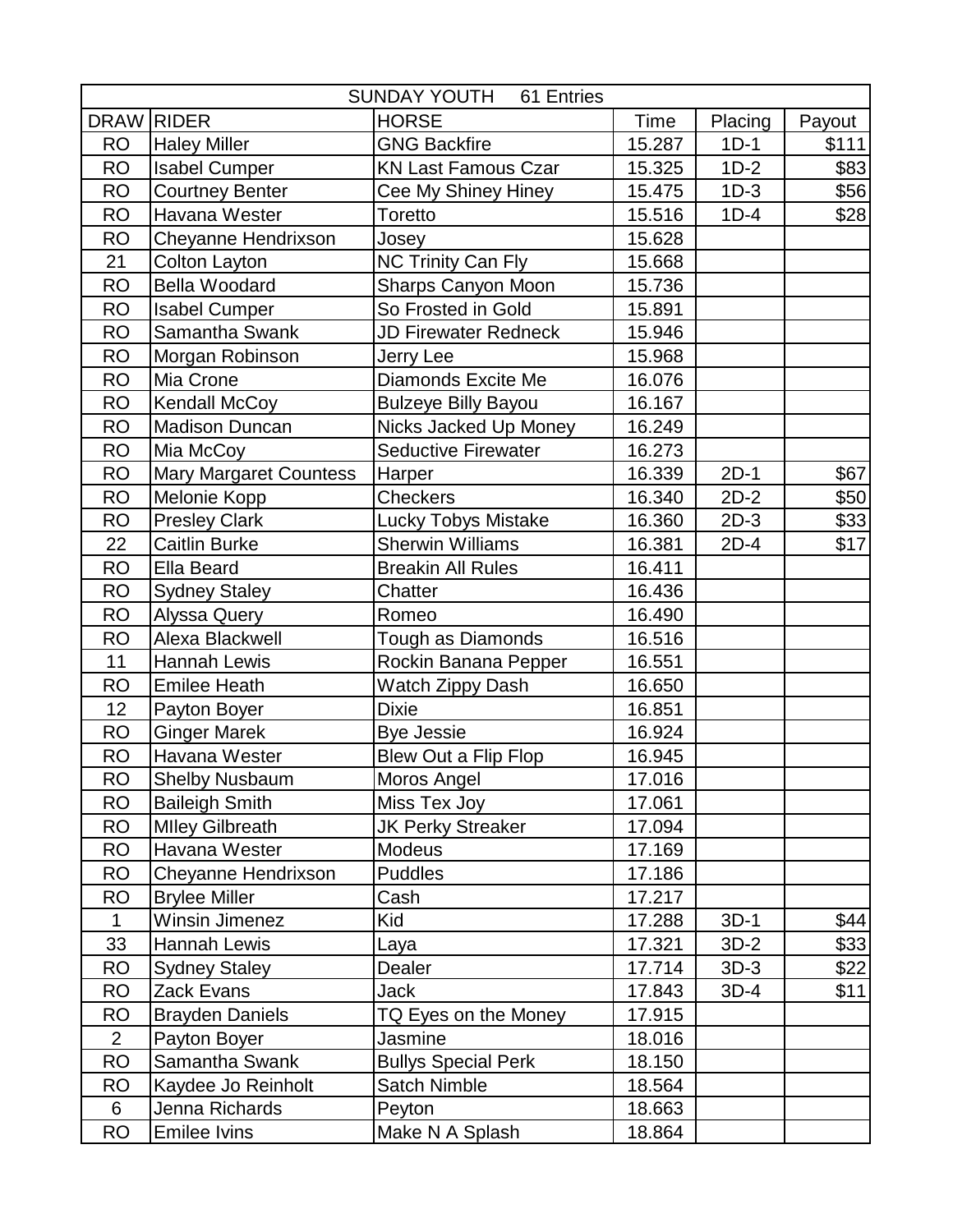| <b>RO</b> | <b>Braxton Rogers</b>    | Spurr                         | 18.908 |
|-----------|--------------------------|-------------------------------|--------|
| 7         | Ava Richards             | Whisky                        | 19.023 |
| <b>RO</b> | <b>Caitlin Burke</b>     | <b>Star</b>                   | 19.297 |
| 4         | Lileane Sageser          | Fire Tenn Whiskey             | 20.037 |
| 18        | <b>Bryant Menkedick</b>  | Twist                         | 20.478 |
| 3         | Aidan Canady             | <b>Holly</b>                  | 25.341 |
| 9         | <b>Macie Hardesty</b>    | <b>Skeeter</b>                | nt     |
| <b>RO</b> | <b>Bralynn Wilson</b>    | Shesa Fast Dash               | nt     |
| RO        | <b>Brayden Daniels</b>   | LM Casa Hollywood             | nt     |
| <b>RO</b> | <b>Courtney Benter</b>   | Cee Sparks Fly                | nt     |
| <b>RO</b> | <b>Ginger Marek</b>      | LL King of Hearts             | nt     |
| <b>RO</b> | Jozee Rash               | Izzy                          | nt     |
| <b>RO</b> | Maci Donald              | Annie                         | nt     |
| <b>RO</b> | <b>Madison Anslinger</b> | <b>Taken Tonic Beats</b>      | nt     |
| <b>RO</b> | Samantha Swank           | Creepin With a Gun            | nt     |
| <b>RO</b> | Cassie Nicholson         | <b>Storm</b>                  | nt     |
| <b>RO</b> | <b>Chloe Cruz</b>        | <b>Gentlemens Golden Luck</b> | nt     |
| <b>RO</b> | Colton Layton            | Indy Go Moon                  | nt     |
| <b>RO</b> | Darcy Megel              | <b>Colonels First Corona</b>  | nt     |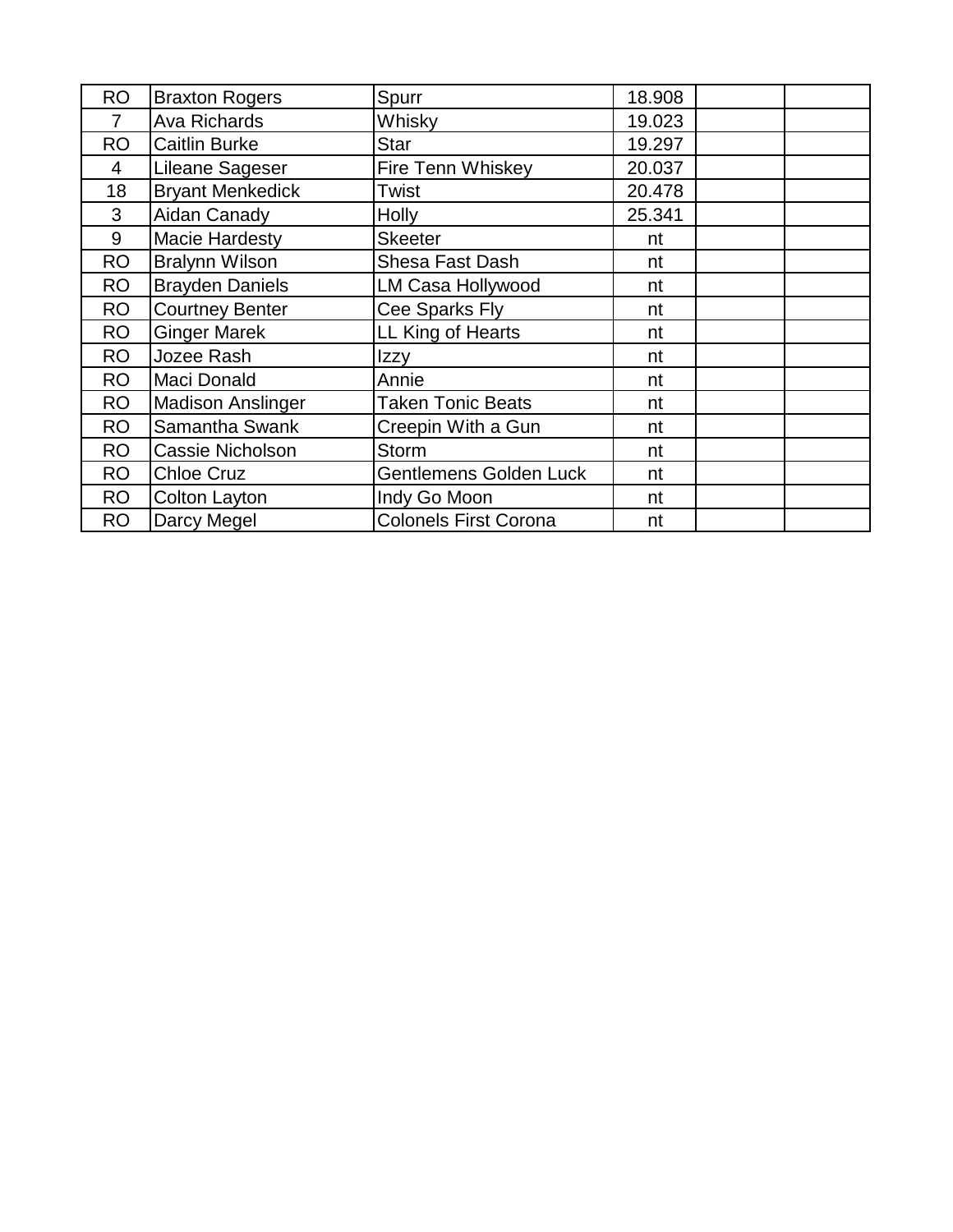|                 |                        | SUNDAY ADULT<br>58 Entries |             |         |        |
|-----------------|------------------------|----------------------------|-------------|---------|--------|
| <b>DRAW</b>     | <b>RIDER</b>           | <b>HORSE</b>               | <b>Time</b> | Placing | Payout |
| <b>RO</b>       | <b>Bailey Belcher</b>  | <b>Pocket Coin Five</b>    | 15.051      | $1D-1$  | \$106  |
| <b>RO</b>       | <b>Kelsey Cox</b>      | Maverick                   | 15.297      | $1D-2$  | \$79   |
| <b>RO</b>       | <b>Britney Cox</b>     | Ruger                      | 15.300      | $1D-3$  | \$53   |
| <b>RO</b>       | Ashley Weldon          | Dakotas Pepto SanBar       | 15.427      | $1D-4$  | \$26   |
| <b>RO</b>       | <b>Ashley Brown</b>    | <b>UpTown Jazz</b>         | 15.461      |         |        |
| <b>RO</b>       | Ashley Weldon          | SunKindaFrenchGuy          | 15.505      |         |        |
| <b>RO</b>       | <b>Haley Keith</b>     | Kittens Dynamo             | 15.550      |         |        |
| <b>RO</b>       | Megan Surenkamp        | Lil One Spot               | 15.587      |         |        |
| <b>RO</b>       | Nacona Lynch           | Crue                       | 15.675      |         |        |
| <b>RO</b>       | <b>Carley Turak</b>    | <b>CK Grey Goose</b>       | 15.770      |         |        |
| <b>RO</b>       | Morgan Lape            | <b>Another Good Affair</b> | 15.808      |         |        |
| <b>RO</b>       | Stephanie Nidiffer     | Mozart                     | 15.929      |         |        |
| <b>RO</b>       | Mandy Isham            | Gracie                     | 15.941      |         |        |
| <b>RO</b>       | <b>Terah Coffee</b>    | <b>Rebs Secret Policy</b>  | 15.993      |         |        |
| <b>RO</b>       | <b>Carter Bartnick</b> | Win Chill Six              | 16.059      | $2D-1$  | \$63]  |
| <b>RO</b>       | Paige Wilson           | <b>Bronsins Easy Six</b>   | 16.098      | $2D-2$  | \$48]  |
| <b>RO</b>       | Leslie Sloan           | Phyllis                    | 16.198      | $2D-3$  | \$32   |
| <b>RO</b>       | <b>Bailee Johnson</b>  | Taxi                       | 16.246      | $2D-4$  | \$16   |
| <b>RO</b>       | Makenzie Henshilwood   | Gambler                    | 16.297      |         |        |
| <b>RO</b>       | Lillian Pfohl          | Peppy yello Rose           | 16.309      |         |        |
| <b>RO</b>       | Alysia Elmore          | Gracie                     | 16.458      |         |        |
| <b>RO</b>       | Jenifer Burns          | TheLastRebelFlagStanding   | 16.468      |         |        |
| <b>RO</b>       | <b>Bailey Belcher</b>  | <b>Hot Rod</b>             | 16.469      |         |        |
| <b>RO</b>       | <b>Lauren Flotow</b>   | Mr Poco Blackburn          | 16.469      |         |        |
| <b>RO</b>       | <b>Billy Hatzman</b>   | <b>Bayonce</b>             | 16.561      |         |        |
| <b>RO</b>       | Samantha Bortner       | <b>Unos Firewater</b>      | 16.621      |         |        |
| <b>RO</b>       | <b>Billy Hatzman</b>   | <b>Bert</b>                | 16.689      |         |        |
| <b>RO</b>       | <b>Carter Bartnick</b> | Famous Bubble Gum          | 16.729      |         |        |
| 16              | <b>Allison Barkley</b> | <b>Shez Designer Fire</b>  | 16.916      |         |        |
| <b>RO</b>       | Michelle Loechte       | Rona Dun It                | 17.078      | $3D-1$  | \$42   |
| <b>RO</b>       | <b>Britt Burke</b>     | Mr Big                     | 17.108      | $3D-2$  | \$32]  |
| <b>RO</b>       | Ally Barga             | Digger                     | 17.134      | $3D-3$  | \$21   |
| 17              | Nora Lee               | Arrow                      | 17.138      | $3D-4$  | \$11   |
| <b>RO</b>       | Jennifer Steffy        | Kitkat                     | 17.315      |         |        |
| <b>RO</b>       | Bailee Johnson         | Shez a Slick Roar          | 17.587      |         |        |
| <b>RO</b>       | Call Kirkendoll        | <b>Dallas</b>              | 17.618      |         |        |
| <b>RO</b>       | <b>Brooke Owen</b>     | Morac                      | 17.623      |         |        |
| $\overline{7}$  | <b>Ashlee Morphis</b>  | Good Lookin                | 17.898      |         |        |
| <b>RO</b>       | Ashley Weldon          | Shocker By Design          | 18.175      |         |        |
| <b>RO</b>       | <b>Brittany Ruhe</b>   | WonBadGirl                 | 18.747      |         |        |
| $5\phantom{.0}$ | Morgan Byer            | Montana                    | 19.397      |         |        |
| <b>RO</b>       | Kaycie Hodge           | Lady Lynn Hankcock SK      | 20.368      |         |        |
| 9               | <b>Christal Query</b>  | Mr Smooth Touchdown        | 23.931      |         |        |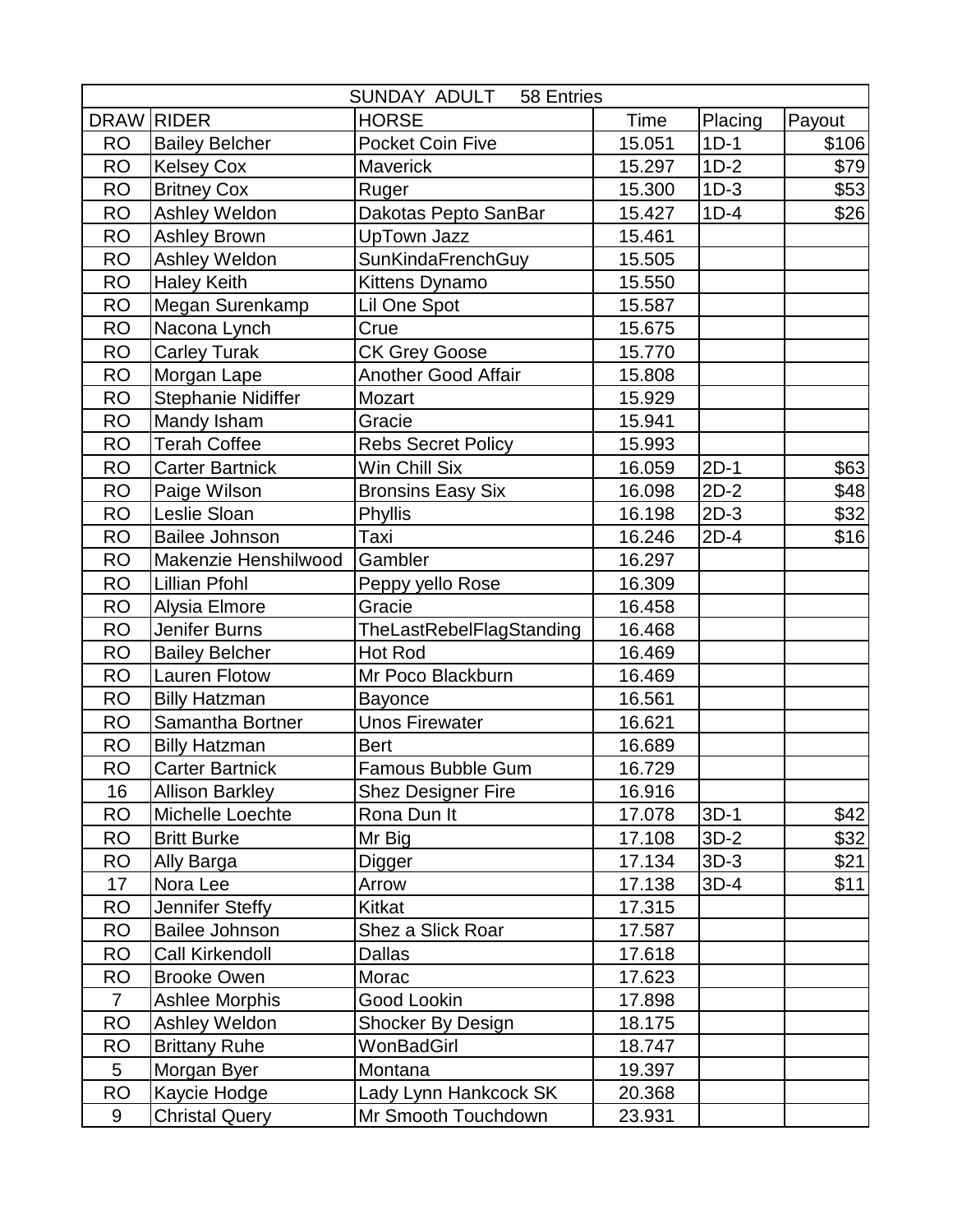| 14        | Lydia Lee              | <b>BullyVBly Texas Rose</b> | nt |  |
|-----------|------------------------|-----------------------------|----|--|
| <b>RO</b> | Angelica Phillips      | <b>Three Bugs Gamble</b>    | nt |  |
| <b>RO</b> | Ashley Weldon          | <b>WW Gingerbreadman</b>    | nt |  |
| <b>RO</b> | <b>Chelsea Cole</b>    | Too Tardy to Bug Me         | nt |  |
| <b>RO</b> | <b>Chelsea Colwell</b> | Eat N Dollars               | nt |  |
| <b>RO</b> | <b>Cheyenne Acree</b>  | Rambo (Ramm-rod)            | nt |  |
| <b>RO</b> | Danielle Klockenga     | Sheza Smokin You            | nt |  |
| <b>RO</b> | Kimberlee Standeford   | <b>CDF Queensville King</b> | nt |  |
| <b>RO</b> | Morgan Byer            | <b>Never Say Sorry</b>      | nt |  |
| <b>RO</b> | <b>Shelby Butcher</b>  | PFF Fire in the Sky         | nt |  |
| <b>RO</b> | <b>Brooke Owen</b>     | Hold On Sharp               | nt |  |
| <b>RO</b> | Kimberlee Standeford   | <b>Six Loaded Mags</b>      | nt |  |
| <b>RO</b> | Mikeala Hook           | <b>Taste of Honey</b>       | nt |  |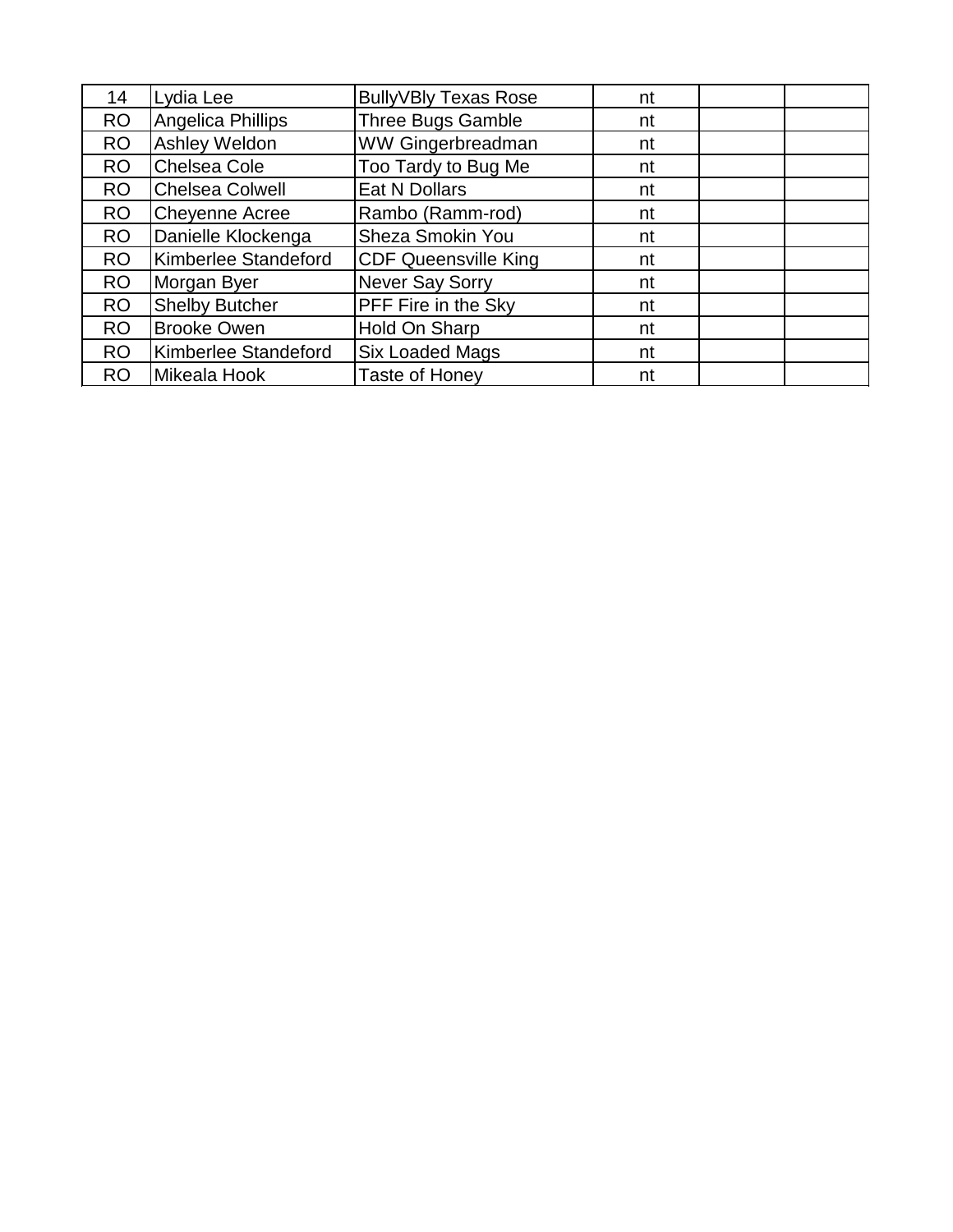|              |                         | <b>SUNDAY MASTERS</b> 39 Entries |        |         |        |
|--------------|-------------------------|----------------------------------|--------|---------|--------|
| <b>DRAW</b>  | <b>RIDER</b>            | <b>HORSE</b>                     | Time   | Placing | Payout |
| <b>RO</b>    | <b>Michelle Beard</b>   | <b>Frenchmans Rene</b>           | 15.277 | $1D-1$  | \$89   |
| <b>RO</b>    | Johnny Johnson          | Jess Look at It                  | 15.596 | $1D-2$  | \$53   |
| <b>RO</b>    | <b>Judy Bortner</b>     | <b>Fires Fabulous Flame</b>      | 15.612 | $1D-3$  | \$35   |
| <b>RO</b>    | David Edwards           | <b>Classified Frenchman</b>      | 15.632 |         |        |
| <b>RO</b>    | <b>Eugene Perry</b>     | <b>Hickorys Sugar Frost</b>      | 15.638 |         |        |
| <b>RO</b>    | <b>Jim Childers</b>     | Flash                            | 15.773 |         |        |
| <b>RO</b>    | Cindy Harlan            | <b>McB Sunkinda Pistol</b>       | 15.821 |         |        |
| <b>RO</b>    | <b>Eugene Perry</b>     | <b>WS Pocos Black Lady</b>       | 16.005 |         |        |
| <b>RO</b>    | <b>Teresa Edwards</b>   | Dancininthestarlite              | 16.029 |         |        |
| <b>RO</b>    | Becky Johnson           | <b>Blushing LaJolla</b>          | 16.173 |         |        |
| <b>RO</b>    | Georgiana Mason         | Easy as Pie                      | 16.186 |         |        |
| <b>RO</b>    | Lloyd Owens             | Lady                             | 16.198 |         |        |
| <b>RO</b>    | <b>Deb Smeltzer</b>     | <b>JK Oakies Smart Cat</b>       | 16.472 | $2D-1$  | \$53   |
| <b>RO</b>    | <b>Terry Heightchew</b> | <b>TC Rare Bar</b>               | 16.474 | $2D-2$  | \$32   |
| <b>RO</b>    | Jen DeMatteo            | <b>JS Freckle Flash Bailey</b>   | 16.538 | $2D-3$  | \$21   |
| <b>RO</b>    | <b>Bronson Barth</b>    | <b>Brooks Chick Magnet</b>       | 16.721 |         |        |
| <b>RO</b>    | Erin McKee              | Plumber Joe                      | 16.757 |         |        |
| <b>RO</b>    | Susan Hubbard           | <b>Missy</b>                     | 16.793 |         |        |
| <b>RO</b>    | <b>Stacey Barnett</b>   | Doss Tequila Bar                 | 16.857 |         |        |
| <b>RO</b>    | <b>John Carter</b>      | <b>JR</b>                        | 16.902 |         |        |
| <b>RO</b>    | Lyn Overholt            | <b>Too Quick to Catch</b>        | 17.110 |         |        |
| <b>RO</b>    | Jolene Ruwe             | <b>TC Docs Smart Play</b>        | 17.119 |         |        |
| <b>RO</b>    | Debbie Owens            | Chick-a-do                       | 17.211 |         |        |
| <b>RO</b>    | Jennifer Warner         | Parker                           | 17.264 |         |        |
| <b>RO</b>    | Amy Holiday             | A Dinky Fire                     | 17.754 | $3D-1$  | \$35   |
| <b>RO</b>    | Susan Hubbard           | <b>Sassafras</b>                 | 18.945 | $3D-2$  | \$21   |
| 24           | Shalaine Lee            | <b>Baileys Top Moon</b>          | 20.042 | $3D-3$  | \$14   |
| 23           | Katie Shrader           | <b>Duke</b>                      | 41.066 |         |        |
| $\mathbf{1}$ | Jennifer Hitch          | Chic                             | nt     |         |        |
| <b>RO</b>    | <b>Bronson Barth</b>    | <b>Chick April Fool Moon</b>     | nt     |         |        |
| <b>RO</b>    | Amy Childers            | Bootsrmadeforwalkin              | nt     |         |        |
| <b>RO</b>    | Deb Smeltzer            | Sadie                            | nt     |         |        |
| <b>RO</b>    | Jennifer Andrew         | Rally                            | nt     |         |        |
| <b>RO</b>    | <b>Julie Sedam</b>      | <b>Sherwin Williams</b>          | nt     |         |        |
| <b>RO</b>    | Lee Standeford          | Dell It Like It Is               | nt     |         |        |
| <b>RO</b>    | <b>Mark Melcher</b>     | <b>Dudes Winning Legacy</b>      | nt     |         |        |
| <b>RO</b>    | Jackin Finn             | Free N up For Cash               | nt     |         |        |
| <b>RO</b>    | Rhonda Carnahan         | Frenchmans Honey B               | nt     |         |        |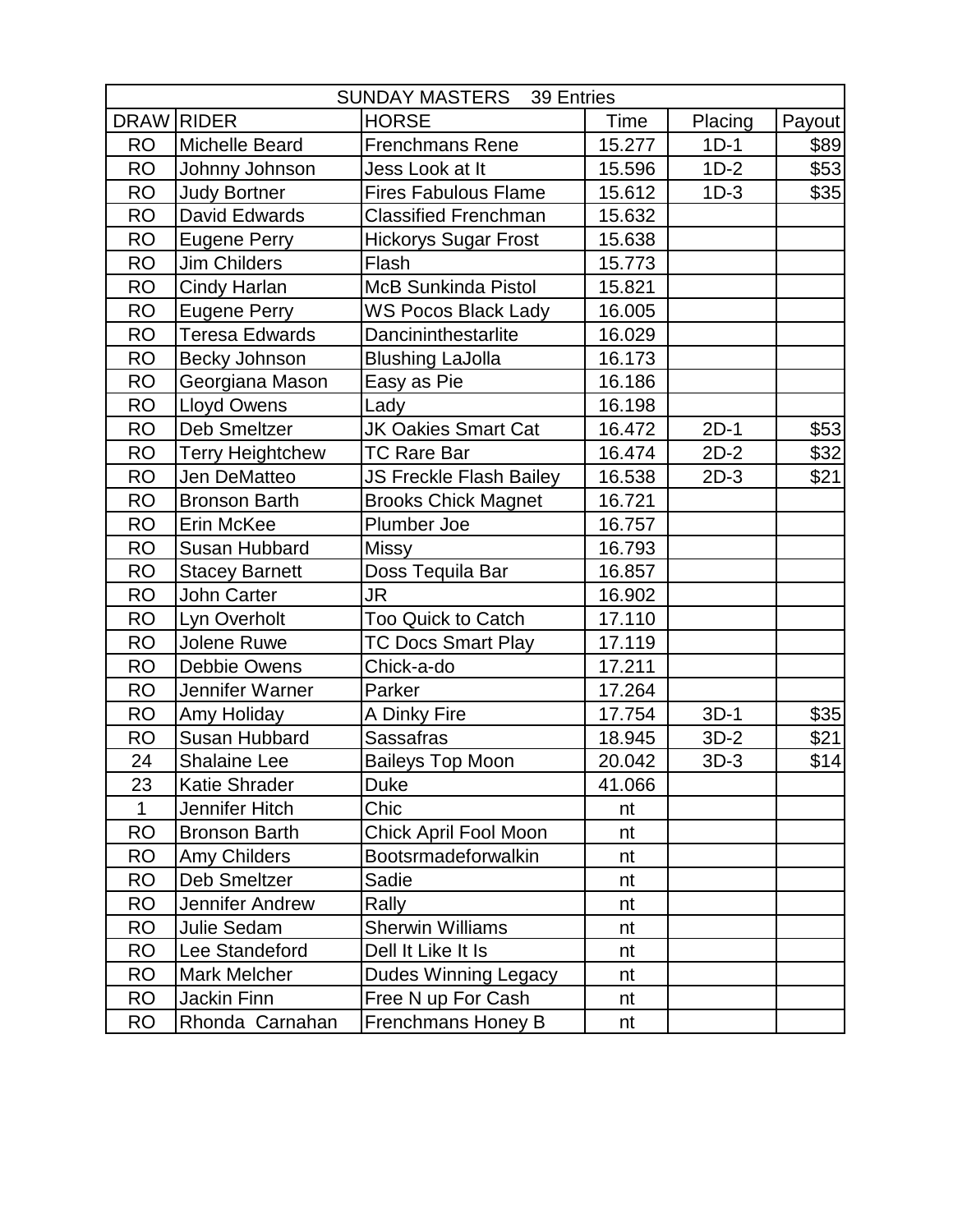|                 |                        | <b>SUNDAY PeeWee 21 Entries</b> |        |   |             |        |
|-----------------|------------------------|---------------------------------|--------|---|-------------|--------|
| <b>DRAW</b>     | <b>RIDER</b>           | <b>HORSE</b>                    | Time   |   | R/O Placing | Payout |
| 11              | <b>Emersen Russell</b> | Red                             | 15.476 |   | $1D-1$      | \$43   |
| 3               | Mia Crone              | Diamonds Excite Me              | 16.268 |   | $1D-2$      | \$26   |
| 14              | Jozee Rash             | Izzy                            | 16.312 |   | $1D-3$      | \$17   |
| 6               | <b>Presley Clark</b>   | <b>Lucky Tobys Mistake</b>      | 16.360 | V |             |        |
| 25              | <b>Presley Clark</b>   | Willybstreakin                  | 16.729 |   | $2D-1$      | \$52   |
| 1               | <b>Mia Dowell</b>      | Ruby                            | 18.088 |   | $3D-1$      | \$17   |
| 18              | <b>Jakeb Redmond</b>   | Bo                              | 18.095 |   | $3D-2$      | \$10   |
| 4               | Annelle Jimenez        | <b>Flynn</b>                    | 18.588 |   | $3D-3$      | \$7    |
| 8               | Parker Payne           | Lucy                            | 22.233 |   |             |        |
| $\overline{2}$  | Aidan Canady           | <b>Holly</b>                    | 22.955 |   |             |        |
| 10              | Cash Webb              | Toby                            | 23.504 |   |             |        |
| 20              | <b>Wyatt Benskin</b>   | Fols Regal Honor                | 33.031 |   |             |        |
| 26              | <b>Ryder Walker</b>    | <b>Bo</b>                       | 39.617 |   |             |        |
| 15              | Jacquelynn Farrand     | Paisley                         | 40.936 |   |             |        |
| 12 <sub>2</sub> | Alivia Burchett        | Remi                            | 50.240 |   |             |        |
| 17              | <b>Trace Burke</b>     | Teddy                           | 65.583 |   |             |        |
| 9               | Aria Heath             | <b>Bella</b>                    | 77.614 |   |             |        |
| 5               | <b>Kendall Farrand</b> | Paisley                         | nt     |   |             |        |
| 13              | <b>Emmery Lorenze</b>  | Selena                          | nt     |   |             |        |
| 16              | <b>Baylen Russell</b>  | <b>Ricky</b>                    | nt     |   |             |        |
| 21              | Kambree Duncan         | <b>Busy</b>                     | nt     |   |             |        |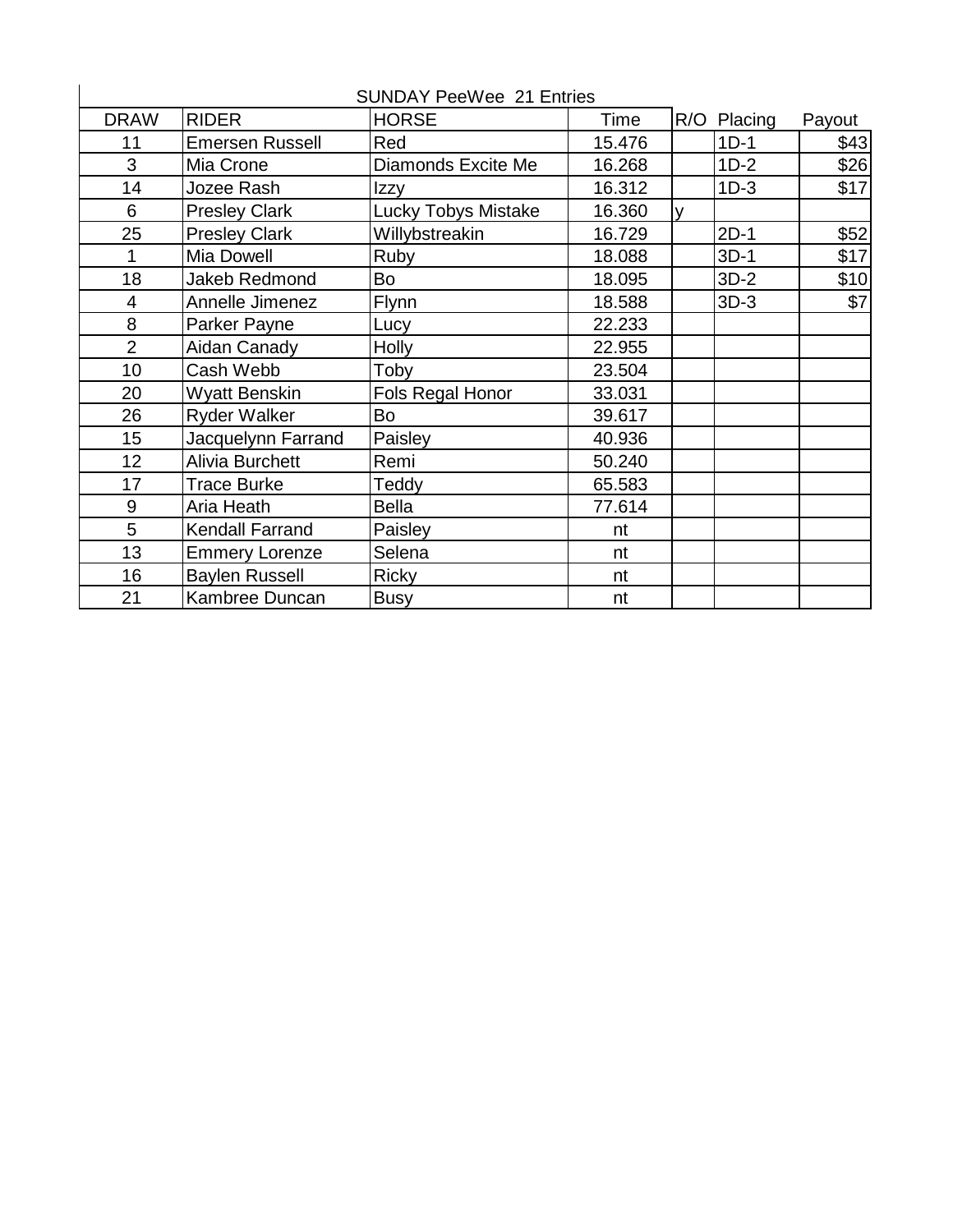|                  |                         | <b>SUNDAY Open Poles</b>       | 42 Entries  |        |         |        |
|------------------|-------------------------|--------------------------------|-------------|--------|---------|--------|
|                  | DRAW RIDER              | <b>HORSE</b>                   | Yth sidepot | Time   | Placing | Payout |
| 33               | Diane Shelton           | A Sharp Streaker               |             | 20.958 | $1D-1$  | \$168  |
| 31               | Samantha Swank          | <b>JD Firewater Redneck</b>    | y.          | 21.154 | $1D-2$  | \$129  |
| 28               | Colton Layton           | <b>NC Trinity Can Fly</b>      |             | 21.352 | $1D-3$  | \$91   |
| $\mathfrak{S}$   | <b>Carley Turak</b>     | <b>CK Grey Goose</b>           |             | 22.109 | $2D-1$  | \$93   |
| $\overline{4}$   | Dave Edwards            | Classified Can Boogie          |             | 22.302 | $2D-2$  | \$70   |
| 16               | Mia Crone               | Diamonds Excite Me             | У           | 22.333 | $2D-3$  | \$47   |
| 19               | <b>Sydney Staley</b>    | Chatter                        | y           | 22.362 | $2D-4$  | \$23   |
| 32               | <b>Garrett Parks</b>    | <b>Glitter Cat</b>             | V           | 22.442 |         |        |
| 25               | Mikeala Hook            | Taste of Honey                 |             | 22.688 |         |        |
| 26               | Bailee Johnson          | Shez a Slick Roar              |             | 22.964 | $3D-1$  | \$62   |
| 63               | <b>Baleigh Smith</b>    | Miss Tex Joy                   | <b>y</b>    | 23.445 | $3D-2$  | \$47   |
| 22               | <b>Chloe Cruz</b>       | <b>Gentlements Golden Luck</b> |             | 23.804 | $3D-3$  | \$31   |
| $\overline{7}$   | <b>Brayden Daniels</b>  | TQ Eyes on the Money           | <b>V</b>    | 24.568 | $3D-4$  | \$16   |
| 34               | Ashton Jordan           | Zipline                        |             | 24.589 |         |        |
| 36               | Hannah Lewis            | Rockin Banana Pepper           | <b>V</b>    | 24.815 |         |        |
| 24               | <b>Bralynn Wilson</b>   | Shezafastdash                  |             | 26.171 |         |        |
| 61               | Samantha Swank          | <b>Bullys Special Perk</b>     | y           | 26.562 |         |        |
| 8                | Annelle Jimenez         | <b>Flynn</b>                   | y           | 26.782 |         |        |
| 29               | Lileane Sageser         | Willis                         | v           | 29.118 |         |        |
| 39               | Kate Durcholz           | Rileys Little Monsta           |             | 36.629 |         |        |
| $\mathbf{1}$     | Jennifer Warner         | Parker                         |             | nt     |         |        |
| $\overline{2}$   | <b>Courtney Benter</b>  | Cee My Shiney Hiney            | y           | nt     |         |        |
| 5                | Bailee Johnson          | Taxi                           |             | nt     |         |        |
| $6\phantom{1}6$  | Samantha Swank          | Creepin With a Gun             | y           | nt     |         |        |
| $\boldsymbol{9}$ | Georgiana Mason         | Easy as Pie                    |             | nt     |         |        |
| 10               | <b>Emra Dowell</b>      | A Perky Frenchgirl             | <b>V</b>    | nt     |         |        |
| 11               | Abi Sebree              | Fran Frost                     |             | nt     |         |        |
| 12               | Mia McCoy               | Seductive Firewater            | У           | nt     |         |        |
| 13               | Morgan Robinson         | Jerry Lee                      | y           | nt     |         |        |
| 14               | Mandy Isham             | Gracie                         |             | nt     |         |        |
| 15               | <b>Lillian Pfohl</b>    | Peppy Yello Rose               |             | nt     |         |        |
| 17               | <b>Bryant Menkedick</b> | Twist                          | V.          | nt     |         |        |
| 20               | Stephanie NIdiffer      | Mozart                         |             | nt     |         |        |
| 21               | Morgan Byer             | Never Say Sorry                |             | nt     |         |        |
| 23               | Cassie Nicholson        | Storm                          |             | nt     |         |        |
| 27               | Ashlee Morphis          | Good Lookin                    |             | nt     |         |        |
| 30               | David Edwards           | <b>Classified Frenchman</b>    |             | nt     |         |        |
| 35               | Olivia Demoret          | Winkie                         |             | nt     |         |        |
| 37               | Jenna Richards          | Peyton                         | У           | nt     |         |        |
| 38               | Ava Richards            | Whisky                         | y           | nt     |         |        |
| 55               | Miley Gilbreath         | <b>JK Perky Streaker</b>       | y           | nt     |         |        |
| 62               | <b>Courtney Benter</b>  | Cee Sparks Fly                 | y           | nt     |         |        |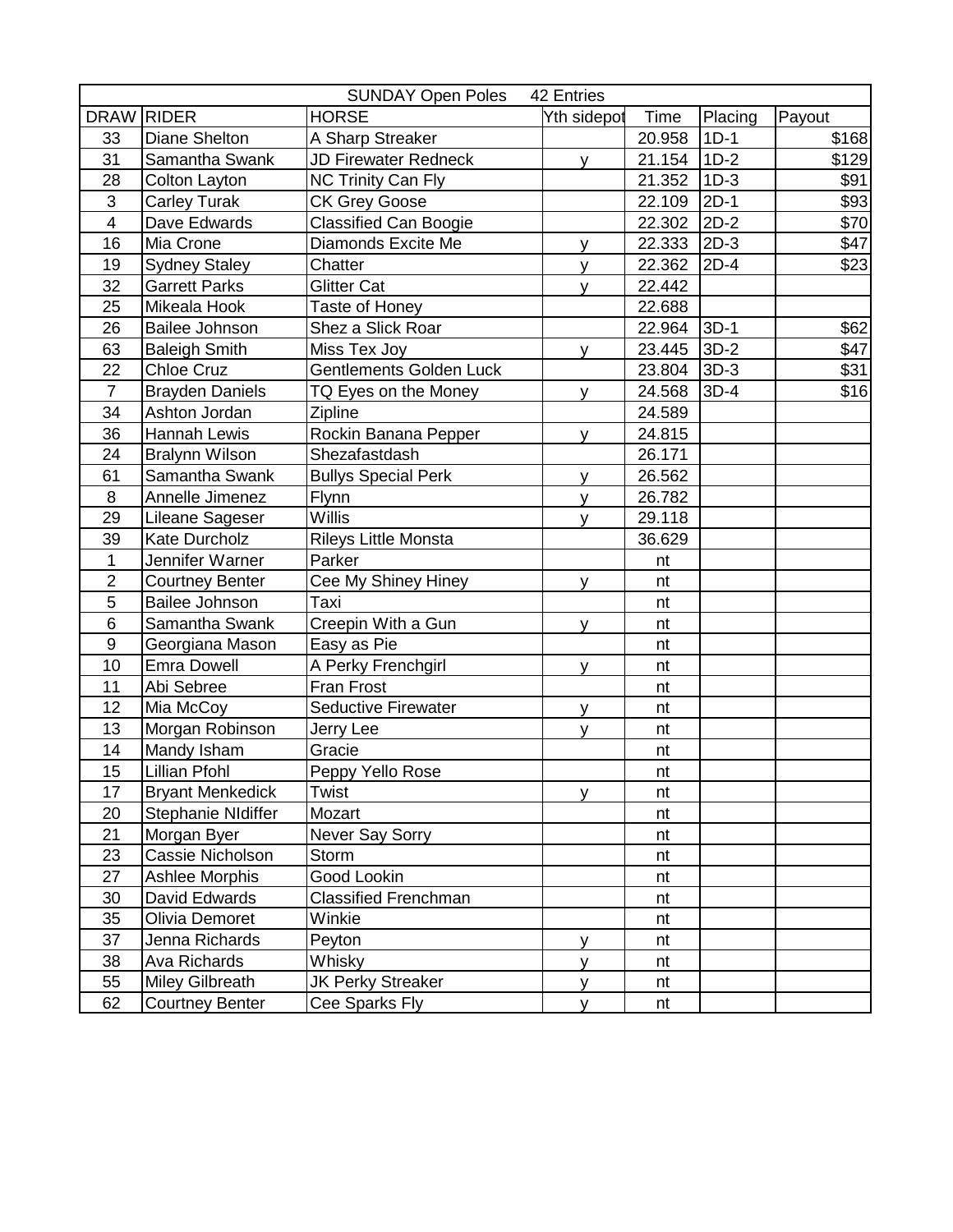|                |                         | <b>SUNDAY Youth Poles Sidepot</b> | 21 Entries |         |        |
|----------------|-------------------------|-----------------------------------|------------|---------|--------|
|                | DRAW RIDER              | <b>HORSE</b>                      | Time       | Placing | Payout |
| 3              | Samantha Swank          | <b>JD Firewater Redneck</b>       | 21.154     | $1D-1$  | \$96   |
| 9              | Mia Crone               | Diamonds Excite Me                | 22.333     | $2D-1$  | \$34   |
| 13             | <b>Sydney Staley</b>    | Chatter                           | 22.362     | $2D-2$  | \$23   |
| 15             | <b>Garrett Parks</b>    | <b>Glitter Cat</b>                | 22.442     |         |        |
| 20             | <b>Baleigh Smith</b>    | Miss Tex Joy                      | 23.445     | $3D-1$  | \$23   |
| 17             | <b>Brayden Daniels</b>  | TQ Eyes on the Money              | 24.568     | $3D-2$  | \$15   |
| 16             | <b>Hannah Lewis</b>     | Rockin Banana Pepper              | 24.815     |         |        |
| $\overline{2}$ | Samantha Swank          | <b>Bullys Special Perk</b>        | 26.562     |         |        |
| $\overline{4}$ | Annelle Jimenez         | Flynn                             | 26.782     |         |        |
| 14             | <b>Lileane Sageser</b>  | <b>Willis</b>                     | 29.118     |         |        |
| 21             | <b>Kate Durcholz</b>    | Oliver                            | 36.629     |         |        |
| 1              | Samantha Swank          | Creepin With a Gun                | nt         |         |        |
| 5              | Morgan Robinson         | Jerry Lee                         | nt         |         |        |
| 6              | <b>Bryant Menkedick</b> | Twist                             | nt         |         |        |
| $\overline{7}$ | Mia McCoy               | <b>Seductive Firewater</b>        | nt         |         |        |
| 8              | <b>Courtney Benter</b>  | Cee My Shiney Hiney               | nt         |         |        |
| 10             | <b>Courtney Benter</b>  | Cee Sparks Fly                    | nt         |         |        |
| 11             | <b>Miley Gilbreath</b>  | <b>JK Perky Streaker</b>          | nt         |         |        |
| 12             | <b>Emra Dowell</b>      | A Perky Frenchgirl                | nt         |         |        |
| 18             | Jenna Richards          | Peyton                            | nt         |         |        |
| 19             | Ava Richards            | Whisky                            | nt         |         |        |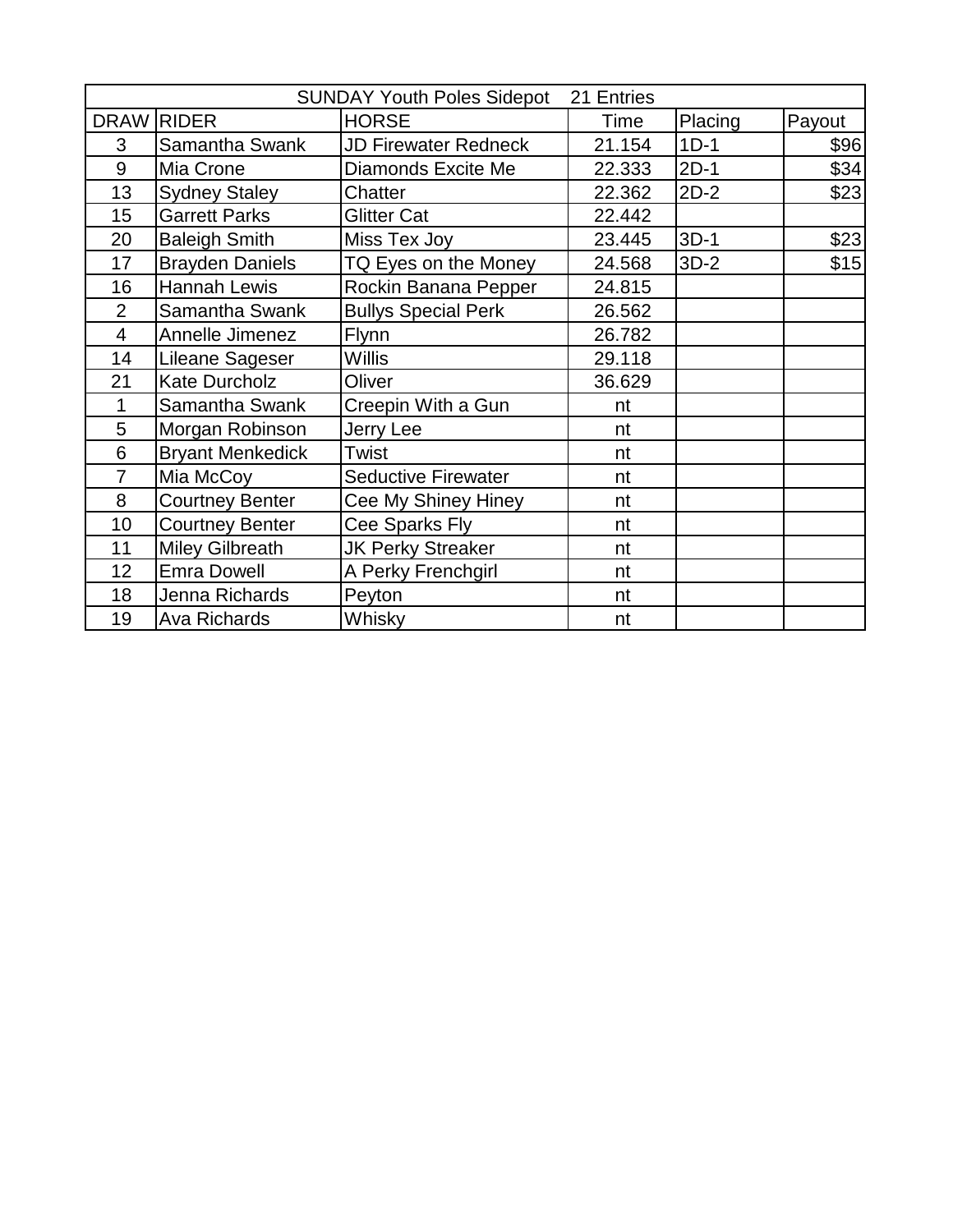| Barrels 4 Badges Cloverdale, IN May 15, 2022 |                         |                             |               |        |        |                |  |
|----------------------------------------------|-------------------------|-----------------------------|---------------|--------|--------|----------------|--|
| 53 Entries<br>Flags                          |                         |                             |               |        |        |                |  |
| <b>DRAW RIDER</b>                            |                         | <b>HORSE</b>                | <b>ON/OFF</b> | Time   |        | Placing Payout |  |
|                                              | 45 Kylie Springer       | JJ                          | off           | 7.024  | $1D-1$ | \$340          |  |
|                                              | 40 Miller Countess      | Call Me No Chrome           | off           | 7.091  | $1D-2$ | \$255          |  |
|                                              | 24 Dwight Hendrix       | <b>Streak</b>               | off           | 7.137  | $1D-3$ | \$221          |  |
|                                              | 36 James Denton         | Twister                     | off           | 7.177  | $1D-4$ | \$187          |  |
|                                              | 22 Buddy McCory         | т                           | off           | 7.203  | $1D-5$ | \$170          |  |
|                                              | 3 Dwight Hendrix        | Si                          | off           | 7.231  | $1D-6$ | \$136          |  |
|                                              | 47 Gary Layton          | Chickaboom                  | off           | 7.240  |        |                |  |
|                                              | 2 Ronnie Washburn       | Rat                         | off           | 7.246  |        |                |  |
|                                              | 33 Kylie Springer       | Lady                        | off           | 7.265  |        |                |  |
|                                              | 26 Bryan Isham          | Quixote                     | off           | 7.347  |        |                |  |
|                                              | 17 Billy Hatzman        | Cash Money                  | off           | 7.370  |        |                |  |
|                                              | 28 BJ Butler            | Parkay                      | off           | 7.399  |        |                |  |
|                                              | 0 Kyle Springer         | CJ                          | on            | 7.560  | $2D-1$ | \$111          |  |
|                                              | 41 Garrett Parks        | Glitter Cat                 | off           | 7.573  | $2D-2$ | \$102          |  |
|                                              | 19 Lauri Mack           | Smokin Habanero             | off           | 7.629  | $2D-3$ | \$93           |  |
|                                              | 7 Dakota Holman         | Wayne                       | off           | 7.641  | $2D-4$ | \$85           |  |
|                                              | 25 Chuck Springer       | Shes a Jet on Fire          | off           | 7.670  |        |                |  |
|                                              | 11 Steve Hilleson       | Marty                       | off           | 7.670  |        |                |  |
|                                              | 29 Steve Hilleson       | Sniper                      | off           | 7.693  |        |                |  |
|                                              | 0 Dakota Holman         | Dan                         | on            | 7.748  |        |                |  |
|                                              | 30 Dustin Webb          | Airborn                     | off           | 7.762  |        |                |  |
|                                              | 4 Bryan Isham           | Captain                     | off           | 7.773  |        |                |  |
|                                              | 51 Rusty Lowe           | Okey Dashin                 | off           | 7.817  |        |                |  |
|                                              | 42 Colton Layton        | <b>NC Trinity Can Fly</b>   | off           | 7.935  |        |                |  |
|                                              | 31 Ally Barga           | Digger                      | off           | 8.181  |        |                |  |
|                                              | 39 Duane Shelton        | Tyson                       | off           | 8.323  |        |                |  |
|                                              | 18 Jeanette Shonkwiler  | Me Shay                     | off           | 8.470  |        |                |  |
|                                              | 48 Miley Gilbreath      | JK Perky Streaker           | off           | 8.504  |        |                |  |
|                                              | 50 Ashton Jordan        | Zip                         | off           | 8.867  |        |                |  |
|                                              | 35 Gary Layton          | Indy Go Moon                | off           | 12.076 |        |                |  |
|                                              | 34 Allan Hendley        | Red                         | off           | 12.281 |        |                |  |
|                                              | 49 Wade Parks           | Six                         | off           | 12.293 |        |                |  |
|                                              | 21 Chelsie Webb         | Fancy                       | off           | 12.310 |        |                |  |
|                                              | 46 Allan Hendley        | Magic                       | off           | 12.364 |        |                |  |
|                                              | 10 Danielle Klockenga   | Honey                       | off           | 12.562 |        |                |  |
|                                              | 27 Kevin Isham          | Amarillio                   | off           | 12.796 |        |                |  |
|                                              | 37 Jennifer Hendley     | Gypsy                       | off           | 13.412 |        |                |  |
|                                              | 13 Lily Sagaser         | Willis                      | off           | 13.761 |        |                |  |
|                                              | 8 Johnny Johnson        | I be a Jaguar               | off           | 17.044 |        |                |  |
|                                              | 5 Chuck Springer        | Gone is the Royal Snow      | off           | 17.251 |        |                |  |
|                                              | 38 Makenzie Henshilwood | Gambler                     | off           | 17.280 |        |                |  |
|                                              | 14 Paige Davidson       | Gunner                      | off           | 17.521 |        |                |  |
|                                              | 15 Jacqueline Sekan     | Zeus                        | off           | 17.540 |        |                |  |
|                                              | 6 Kevin Isham           | Leggs                       | off           | 17.756 |        |                |  |
|                                              | 9 Mark Shonkwiler       | Peppy                       | off           | 18.056 |        |                |  |
|                                              | 32 Braxton Rogers       | Spurr                       | off           | 18.083 |        |                |  |
|                                              | 1 Terry Clark           | <b>Redneck Chick Magnet</b> | off           | 18.694 |        |                |  |
|                                              | 43 Kambri Scott         | Phly                        | off           | nt     |        |                |  |
|                                              | 23 Bo Davidson          | Tucker                      | off           | nt     |        |                |  |
|                                              | 20 TJ Klockenga         | Frankie                     | off           | nt     |        |                |  |
|                                              |                         |                             |               |        |        |                |  |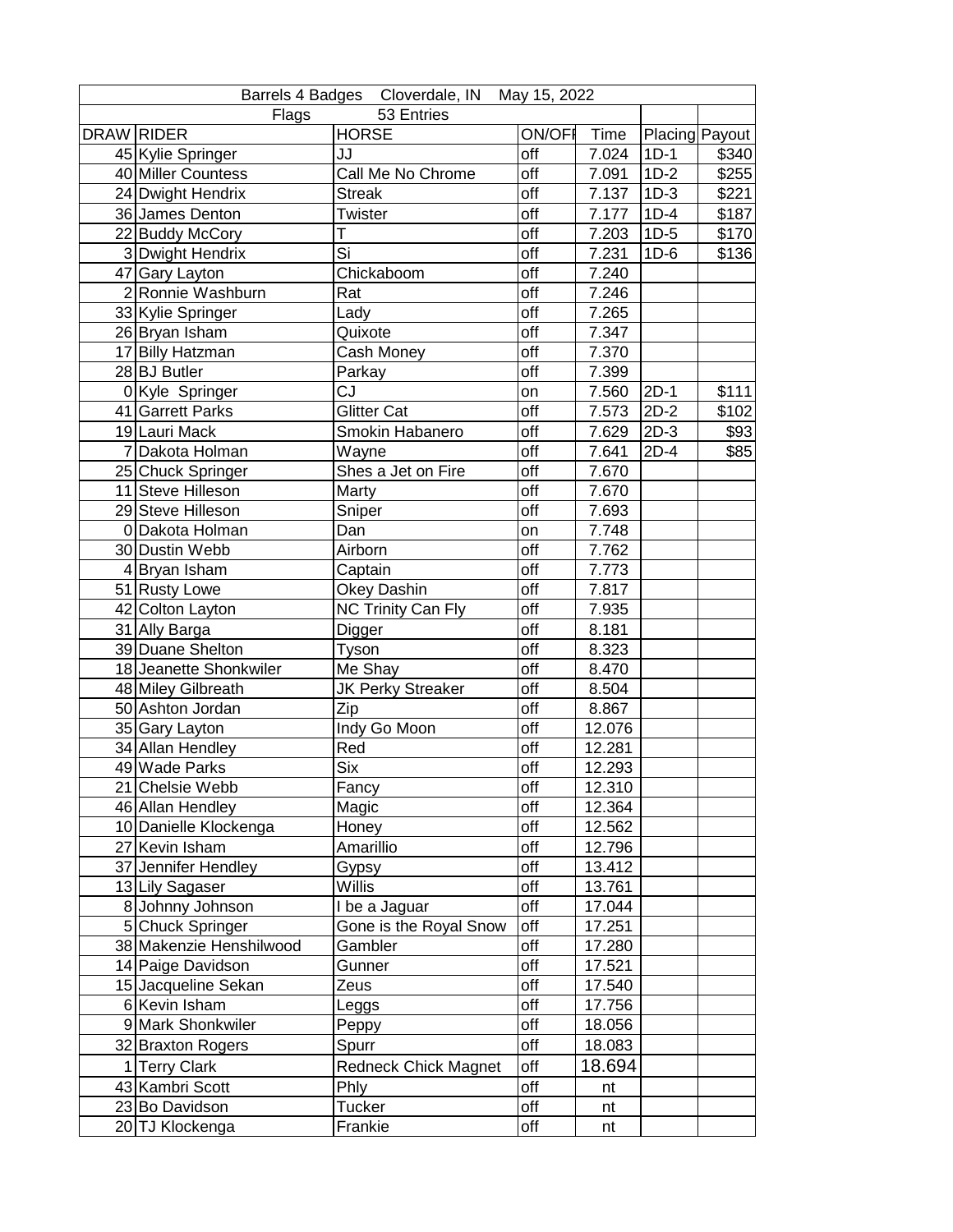| 16 Ty McCory      | lMonkev             | off  | n  |  |
|-------------------|---------------------|------|----|--|
| 12 Chris Trone    | Buas                | off  | n  |  |
| 44 Braxton Rogers | Zans Gold Commotion | loff | sc |  |
|                   |                     |      |    |  |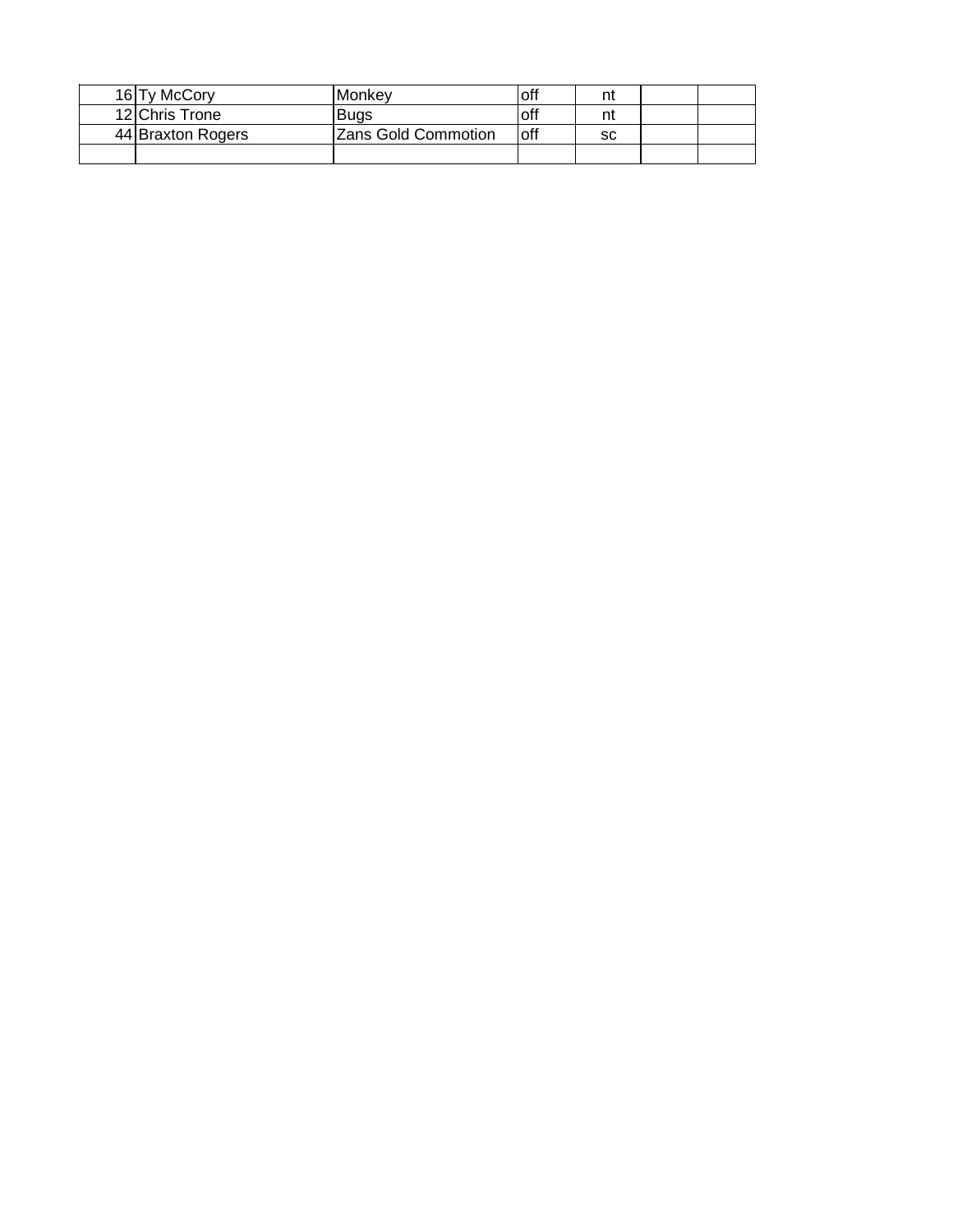| <b>Flag Average</b>         |                           |                    |          |               |               |        |  |  |
|-----------------------------|---------------------------|--------------------|----------|---------------|---------------|--------|--|--|
| <b>RIDER</b>                | <b>HORSE</b>              | Sun Time           | Sat time | Average       | Placing       | Payout |  |  |
| Gary Layton                 | Chickaboom                | 7.240              | 6.925    | $7.0825 1D-1$ |               | \$453  |  |  |
| James Denton                | <b>Twister</b>            | $\overline{7.177}$ | 7.145    | 7.161 1D-2    |               | \$340  |  |  |
| Ronnie Washburn             | Rat                       | 7.246              | 7.294    |               | $7.27$   1D-3 | \$295  |  |  |
| <b>Billy Hatzman</b>        | Cash Money                | 7.370              | 7.257    | 7.3135 1D-4   |               | \$249  |  |  |
| Kyle Springer               | $\overline{\text{CJ}}$    | 7.560              | 7.146    | 7.353 1D-5    |               | \$227  |  |  |
| <b>Dwight Hendrix</b>       | Si                        | 7.231              | 7.483    | 7.357 1D-6    |               | \$181  |  |  |
| Lauri Mack                  | Smokin Habanero           | 7.629              | 7.431    | 7.53          |               |        |  |  |
| Dakota Holman               | Wayne                     | 7.641              | 7.666    | 7.6535 2D-1   |               | \$147  |  |  |
| <b>Chuck Springer</b>       | Shes a Jet on Fire        | 7.670              | 7.707    | 7.6885 2D-2   |               | \$136  |  |  |
| <b>Steve Hilleson</b>       | Sniper                    | 7.693              | 7.768    | 7.7305 2D-3   |               | \$125  |  |  |
| <b>Steve Hilleson</b>       | Marty                     | 7.670              | 7.815    | 7.7425 2D-4   |               | \$113  |  |  |
| Bryan Isham                 | Captain                   | 7.773              | 7.781    | 7.777         |               |        |  |  |
| <b>Garrett Parks</b>        | <b>Glitter Cat</b>        | 7.573              | 8.265    | 7.919         |               |        |  |  |
| Kylie Springer              | JJ                        | 7.024              | 12.177   | 9.6005        |               |        |  |  |
| <b>Miller Countess</b>      | Call Me No Chrome         | 7.091              | 12.234   | 9.6625        |               |        |  |  |
| Dwight Hendrix              | <b>Streak</b>             | 7.137              | 12.230   | 9.6835        |               |        |  |  |
| Kylie Springer              | Lady                      | 7.265              | 12.155   | 9.71          |               |        |  |  |
| <b>Allan Hendley</b>        | Magic                     | 12.364             | 7.250    | 9.807         |               |        |  |  |
| Bryan Isham                 | Quixote                   | 7.347              | 12.331   | 9.839         |               |        |  |  |
| <b>Wade Parks</b>           | <b>Six</b>                | 12.293             | 7.437    | 9.865         |               |        |  |  |
| <b>BJ</b> Butler            | Parkay                    | 7.399              | 12.522   | 9.9605        |               |        |  |  |
| Dakota Holman               | Dan                       | 7.748              | 12.467   | 10.1075       |               |        |  |  |
| <b>Rusty Lowe</b>           | <b>Okey Dashin</b>        | 7.817              | 12.569   | 10.193        |               |        |  |  |
| Kevin Isham                 | Amarillio                 | 12.796             | 7.634    | 10.215        |               |        |  |  |
| Colton Layton               | <b>NC Trinity Can Fly</b> | 7.935              | 13.236   | 10.5855       |               |        |  |  |
| Ally Barga                  | Digger                    | 8.181              | 14.053   | 11.117        |               |        |  |  |
| Jeanette Shonkwiler         | Me Shay                   | 8.470              | 13.952   | 11.211        |               |        |  |  |
| Lily Sagaser                | <b>Willis</b>             | 13.761             | 9.390    | 11.5755       |               |        |  |  |
| Ashton Jordan               | Zip                       | 8.867              | 14.293   | 11.58         |               |        |  |  |
| Gary Layton                 | Indy Go Moon              | 12.076             | 12.073   | 12.0745       |               |        |  |  |
| <b>Buddy McCory</b>         |                           | 7.203              | 17.201   | 12.202        |               |        |  |  |
| <b>Allan Hendley</b>        | Red                       | 12.281             | 12.289   | 12.285        |               |        |  |  |
| <b>Chelsie Webb</b>         | Fancy                     | 12.310             | 12.534   | 12.422        |               |        |  |  |
| Danielle Klockenga          | Honey                     | 12.562             | 12.543   | 12.5525       |               |        |  |  |
| <b>Braxton Rogers</b>       | Spurr                     | 18.083             | 7.790    | 12.9365       |               |        |  |  |
| Jennifer Hendley            | Gypsy                     | 13.412             | 13.046   | 13.229        |               |        |  |  |
| <b>Duane Shelton</b>        | Tyson                     | 8.323              | 18.374   | 13.3485       |               |        |  |  |
| <b>Miley Gilbreath</b>      | <b>JK Perky Streaker</b>  | 8.504              | 19.662   | 14.083        |               |        |  |  |
| Johnny Johnson              | I be a Jaguar             | 17.044             | 12.027   | 14.5355       |               |        |  |  |
| Makenzie Henshilwoo Gambler |                           | 17.280             | 12.493   | 14.8865       |               |        |  |  |
| Kevin Isham                 | Leggs                     | 17.756             | 12.847   | 15.3015       |               |        |  |  |
| <b>Mark Shonkwiler</b>      | Peppy                     | 18.056             | 12.834   | 15.445        |               |        |  |  |
| <b>Terry Clark</b>          | Redneck Chick Magr        | 18.694             | 13.752   | 16.223        |               |        |  |  |
| <b>Chuck Springer</b>       | Gone is the Royal Sr      | 17.251             | 17.295   | 17.273        |               |        |  |  |